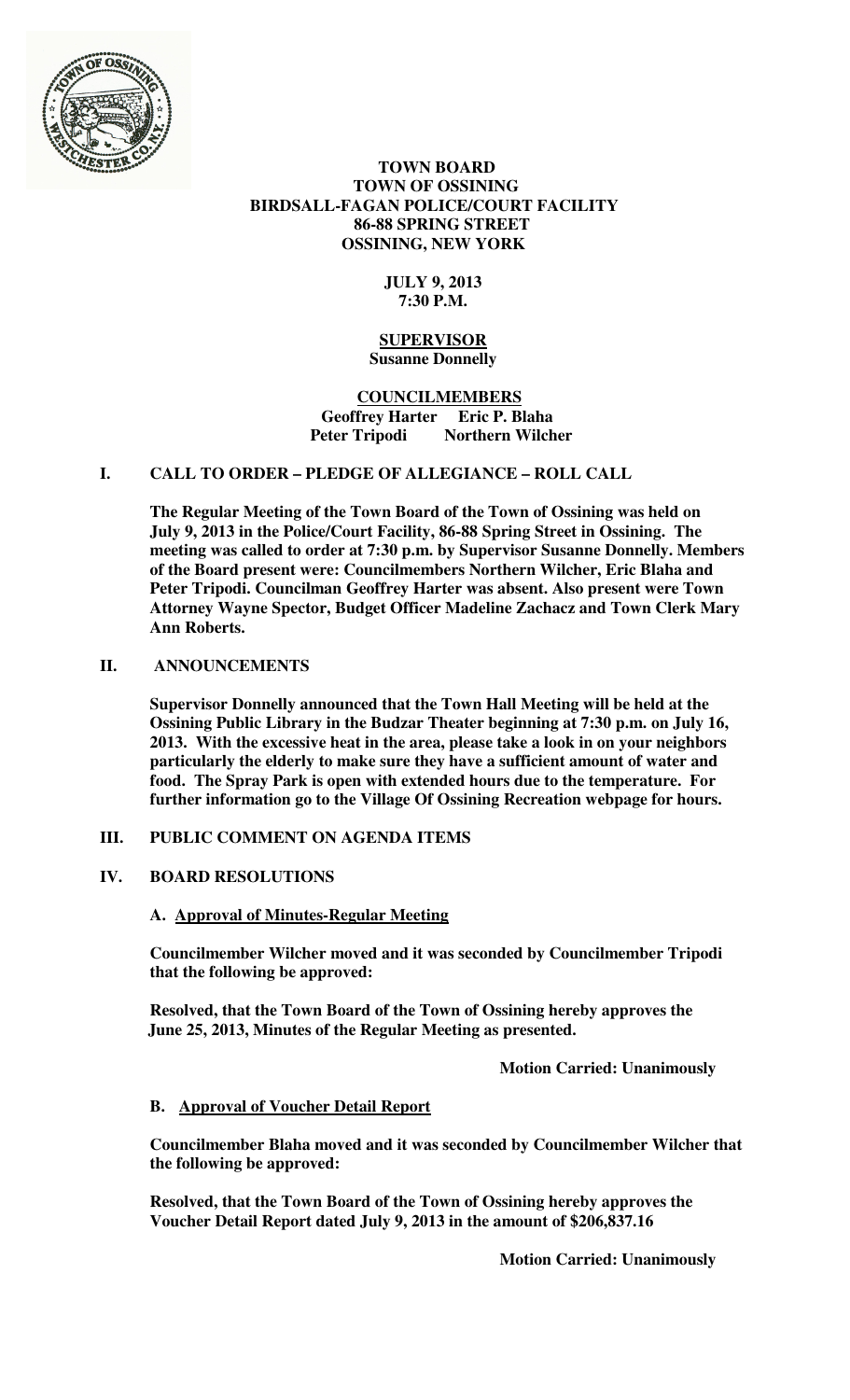**C. Finance – Audit – Town of Ossining - 2012** 

**Councilmember Wilcher moved and it was seconded by Councilmember Tripodi that the following be approved:** 

**RESOLVED, that the Town Board of the Town of Ossining hereby acknowledges that in accordance Section 35 of the General Municipal Law, the 2012 Audit of the Town of Ossining Financial Statements and Supplementary Information has been distributed to and reviewed by the Town Board and said report shall be filed with the Office of the Town Clerk.** 

 **Motion Carried: Unanimously** 

## **D. Town Court – Audit - 2012**

**Councilmember Blaha moved and it was seconded by Councilmember Wilcher that the following be approved:** 

**RESOLVED, that the Town Board of the Town of Ossining hereby acknowledges that in accordance with the Unified Court System's Action Plan for the Justice Courts, the 2012 Audit of the Town of Ossining Justice Court was conducted as required and said Audit has been distributed to and reviewed by the Town Board of the Town of Ossining.**

 **Motion Carried: Unanimously** 

## **E. Foreclosure – Property Sale**

**Councilmember Wilcher moved and it was seconded by Councilmember Blaha that the following be approved:** 

**Resolved, that the Town Board of the Town of Ossining hereby authorizes the following properties to be sold to Mr. Michael Patterson, Sr. of MSQ Apts., LLC for a price of \$10,000 pursuant to a judgment of foreclosure and sale that has been entered into with New York State Supreme Court, Westchester County, New York, it being deemed that the agreed price, given the specific characteristics of the property, is a fair and reasonable price which will equal or exceed the value at auction. Vacant Lot- #97.07-3-53 (554203) Croton Street.** 

 **Motion Carried: Unanimously** 

# **F. Foreclosure – Public Auction**

**Councilmember Wilcher moved and it was seconded by Councilmember Tripodi that the following be approved:** 

**Resolved, that the Town Board of the Town of Ossining hereby authorizes the following properties to be sold at a Public Auction on August 14th, 2013 pursuant to a judgment of foreclosure and sale has which been entered into with New York State Supreme Court, Westchester County, New York.** 

- **House and Property at 94 State Street**
- **Vacant Property at Priestly Street, Lots 4 and 5**

**Motion Carried: Unanimously** 

### **G. Real Estate – Transfer Title – Sparta Cemetery**

**Councilmember Wilcher moved and it was seconded by Councilmember Blaha that the following be approved:**